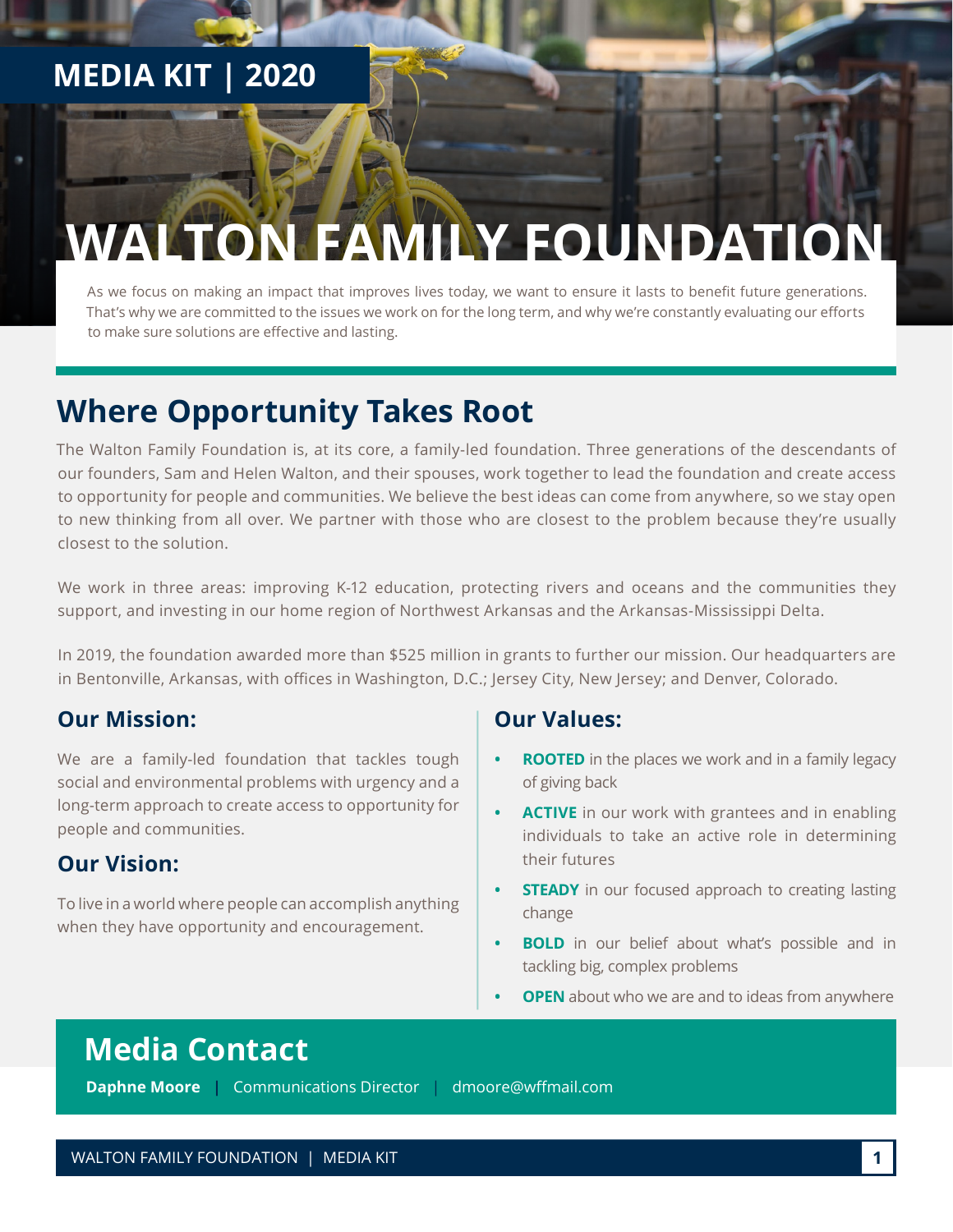### Caryl M. Stern **Executive Director**



Caryl M. Stern is the executive director of the Walton Family Foundation. Previously, she was president and CEO of UNICEF USA. A dynamic changemaker, Caryl has dedicated her career to helping others through education, compassion, advocacy and rolling up her sleeves. Since 2007, she has served as president and CEO of UNICEF USA, an organization that supports UNICEF's lifesaving work to put children first.

Caryl has traveled to more than 30 countries in support of UNICEF's work and has spearheaded UNICEF USA's emergency relief efforts for children affected by disasters, including the 2010 Haiti earthquake, the 2011 East Africa drought, the Ebola and Zika epidemics and the ongoing global refugee and migrant crisis.

A sought-after public speaker on the topics of Kids Helping Kids, children and philanthropy, anti-bullying and international development, Caryl was invited to present at the White House's inaugural summit on The United State of

Women and was named one of "25 Women Changing the World in 2017" by People Magazine, "20 Most Influential Moms of 2017" by Family Circle, "25 Moms We Love" by Working Mother Magazine and "Ten Women to Watch" by Jewish Women International.

She serves on the boards of directors of The Container Store and the We Are Family Foundation. In addition, Caryl is a member of the Advisory Board of Chime for Change and a trustee of The World's Big Sleep Out. Prior to joining UNICEF USA, Caryl was an executive at the Anti-Defamation League, the founding director of its A WORLD OF DIFFERENCE® Institute, and the Dean of Students at Polytechnic University.

Caryl is an activist, author, executive, public speaker, mother of three and grandmother of two.

## **News and Announcements**

#### **[Audubon and the Walton Family Foundation Invest in Next](https://www.waltonfamilyfoundation.org/about-us/newsroom/audubon-and-the-walton-family-foundation-invest-in-next-generation-of-conservation-leaders)  [Generation of Conservation Leaders](https://www.waltonfamilyfoundation.org/about-us/newsroom/audubon-and-the-walton-family-foundation-invest-in-next-generation-of-conservation-leaders)**

The National Audubon Society announced a \$250,000 investment from the Walton Family Foundation to build on the success of the Audubon on Campus Chapter Program by expanding engagement with Historically Black Colleges and Universities (HBCUs) and Minority-Serving Institutions (MSIs).

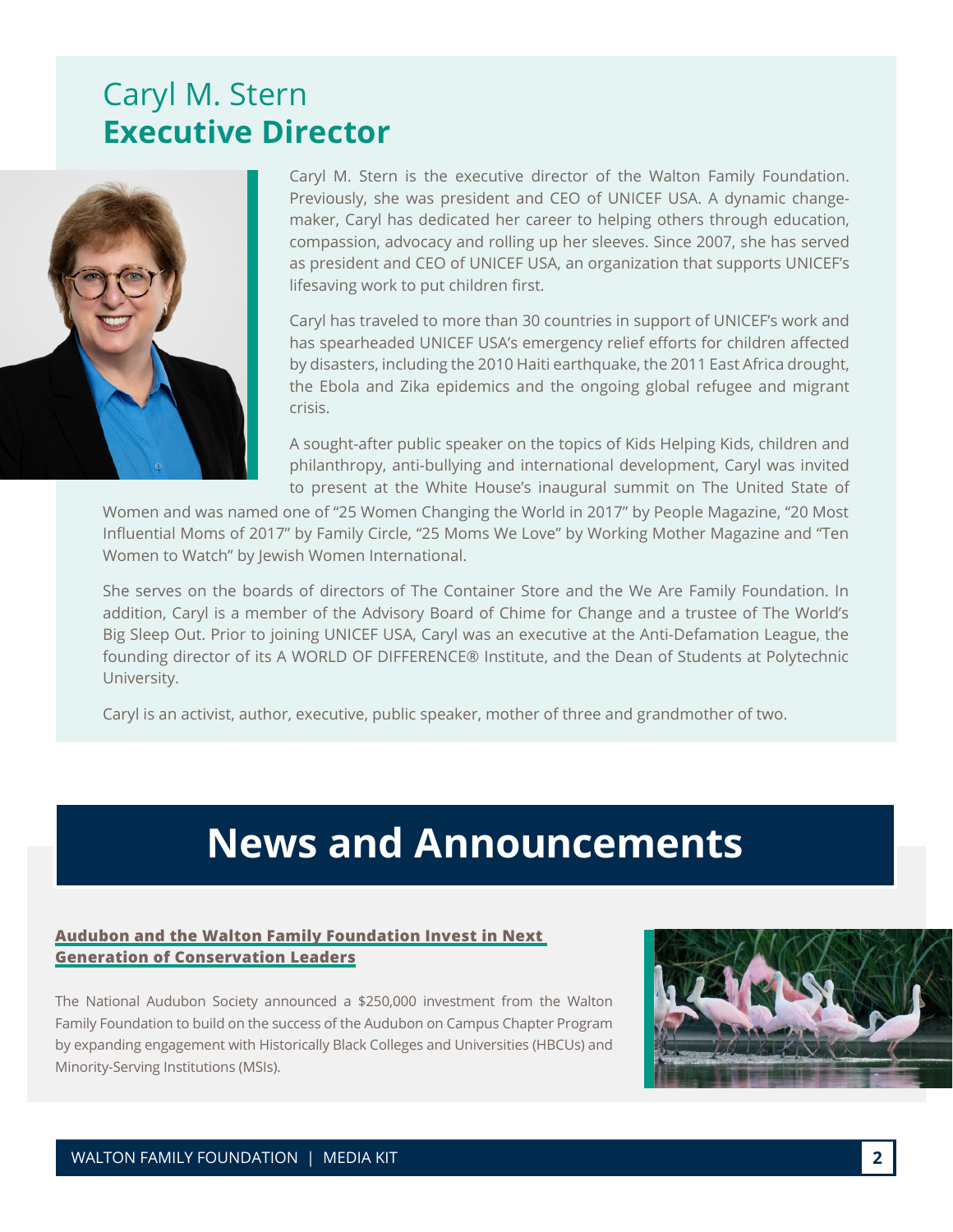

#### **[Northwest Arkansas Reports Rising Trail Use for Third](https://www.waltonfamilyfoundation.org/about-us/newsroom/northwest-arkansas-reports-rising-trail-use-for-third-consecutive-study)  [Consecutive Study](https://www.waltonfamilyfoundation.org/about-us/newsroom/northwest-arkansas-reports-rising-trail-use-for-third-consecutive-study)**

Northwest Arkansas' trail system is experiencing a steady rise in bike and foot traffic, according to a new report commissioned by the Walton Family Foundation. Since 2015, there has been 36% growth in cycling use and 13% growth in pedestrian activity, with the heaviest volume along the Razorback Regional Greenway, in densely populated areas and near regional assets like Crystal Bridges Museum of American Art.

#### **[LISC and Walton Family Foundation Launch \\$2M Effort to Expand High-Quality Education in](https://www.waltonfamilyfoundation.org/about-us/newsroom/lisc-and-walton-family-foundation-launch-2m-effort-to-expand-high-quality-education-in-opportunity-zones)  [Opportunity Zones](https://www.waltonfamilyfoundation.org/about-us/newsroom/lisc-and-walton-family-foundation-launch-2m-effort-to-expand-high-quality-education-in-opportunity-zones)**

The Local Initiatives Support Corporation (LISC) launched the Spark Opportunity Grant Program to bring high-quality schools to economically distressed communities and help ensure education is a cornerstone of their revitalization. The \$2 million program, supported by a grant from the Walton Family Foundation, will assist an estimated 40 public charter schools in expanding their capacity to plan, finance and build facilities that meet the needs of their communities, all while maximizing critical dollars in the classroom.

#### **[Walton Family Foundation Expands its Investment in Forest and](https://www.waltonfamilyfoundation.org/about-us/newsroom/walton-family-foundation-expands-its-investment-in-forest-and-wetland-restoration-in-the-lower-mississippi-alluvial-valley)  [Wetland Restoration in the Lower Mississippi Alluvial Valley](https://www.waltonfamilyfoundation.org/about-us/newsroom/walton-family-foundation-expands-its-investment-in-forest-and-wetland-restoration-in-the-lower-mississippi-alluvial-valley)**

The Walton Family Foundation has awarded The National Fish and Wildlife Foundation (NFWF) \$1.25 million to restore, enhance and protect the sensitive forest, wetland and aquatic habitats in the Lower Mississippi Alluvial Valley. NFWF and its partners have leveraged this funding to generate an additional \$30 million in matching federal funds. NFWF, in partnership with the U.S. Department of Agriculture's Natural Resources Conservation Service and U.S. Fish and Wildlife Service, and International Paper awarded eight grants through the Lower Mississippi Alluvial Valley Restoration Fund (LMAV Fund).



#### **[Major Investments to Support, Retain and Increase the Diversity of Educators Nationwide](https://www.waltonfamilyfoundation.org/about-us/newsroom/major-investments-to-support-retain-and-increase-the-diversity-of-educators-nationwide)**

The Walton Family Foundation announced funding totaling more than \$20 million to support efforts to make the teaching profession more dynamic and sustainable. These grants build on decades of giving dedicated to support, retain and increase the diversity of educators nationwide. "Access to a great education can be life changing," said Alice Walton in an open letter published in The New York Times Magazine. "For decades, the Walton Family Foundation has supported innovative approaches to education. Of the many things we've learned over the years, this truth stands out: A great education begins with a great teacher."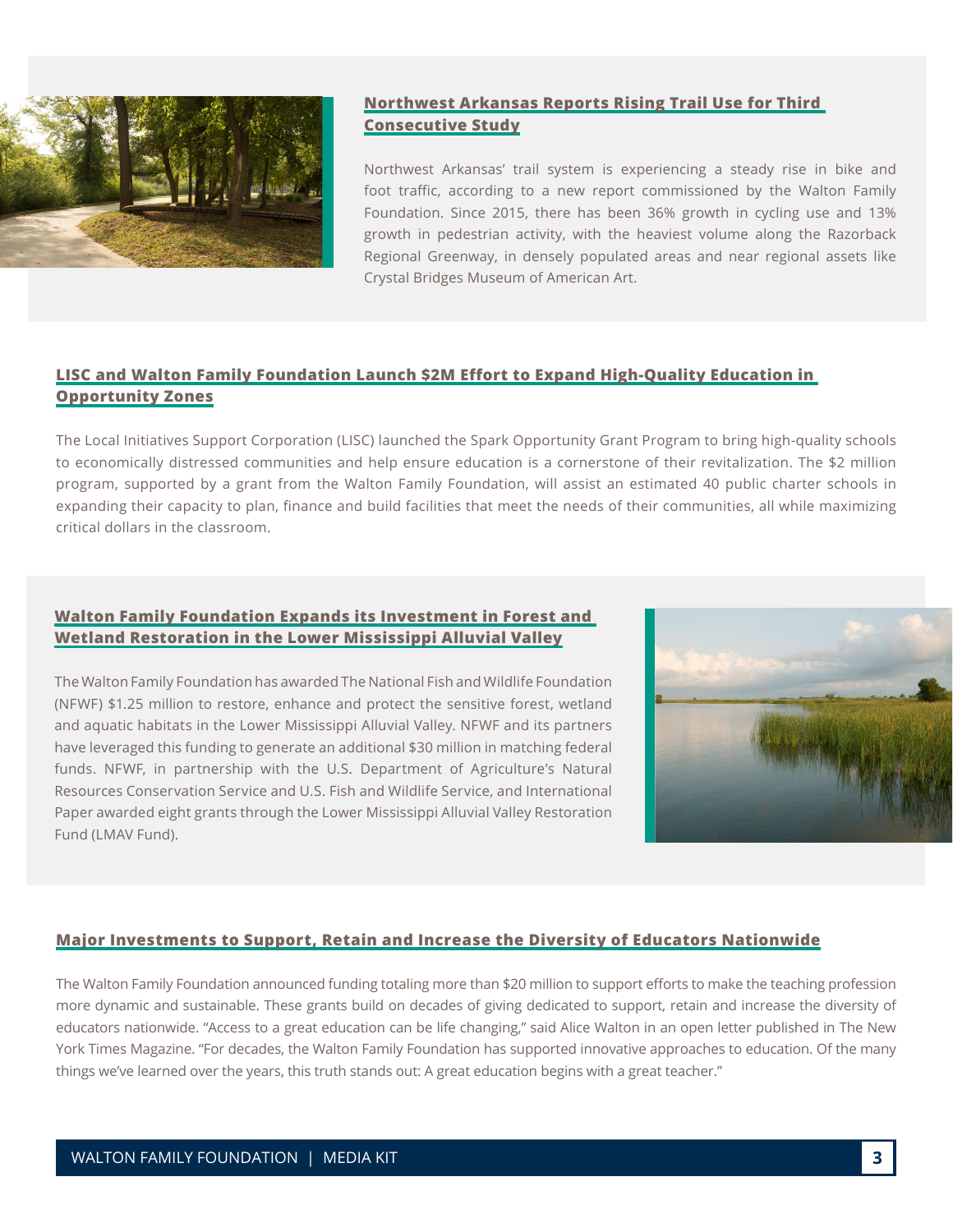#### **[Northwest Arkansas Residents Report High Quality of Life](https://www.waltonfamilyfoundation.org/about-us/newsroom/northwest-arkansas-residents-report-high-quality-of-life)**

Northwest Arkansas residents continue to view the region as a great place to live, with 95% of residents reporting being "very happy" or "fairly happy." According to the latest Quality of Life Survey Report commissioned by the Walton Family Foundation, residents in Benton and Washington counties are generally satisfied with the region's overall quality of life. The survey also highlights affordability and infrastructure trends that could limit access to key amenities.



#### **[Equitable Facilities Fund to Issue \\$100M in Bonds to Support](https://www.waltonfamilyfoundation.org/about-us/newsroom/equitable-facilities-fund-to-issue-100m-in-bonds-to-support-public-education)  [Public Education](https://www.waltonfamilyfoundation.org/about-us/newsroom/equitable-facilities-fund-to-issue-100m-in-bonds-to-support-public-education)**

Equitable Facilities Fund (EFF) will issue \$100 million in A-rated tax-exempt bonds to further its mission of supporting an equitable, high-quality public education for all students by providing financing to excellent public charter schools to build, grow and renovate facilities. Through EFF's Preliminary Official Statement, the nonprofit lender has laid out plans that will support 30,000 public charter school students by providing affordable funds for their schools' buildings, equipment and other capital projects, thus directing more resources into the classroom and helping students realize academic success and a lifetime of opportunity.

#### **[4.0 Launches \\$15M Fund to Grow the Field of Education Entrepreneurs and Expand Innovative](https://www.waltonfamilyfoundation.org/about-us/newsroom/4-0-launches-15m-fund-to-grow-the-field-of-education-entrepreneurs-and-expand-innovative-approaches-to-new-schools)  [Approaches to New Schools](https://www.waltonfamilyfoundation.org/about-us/newsroom/4-0-launches-15m-fund-to-grow-the-field-of-education-entrepreneurs-and-expand-innovative-approaches-to-new-schools)**

4.0 announced the launch of its next fundraising campaign, Fund III, with matching \$5 million donations from the Charles Koch Foundation (CKF) and the Walton Family Foundation (WFF). Fund III will support 600 diverse education entrepreneurs in incubating, testing and launching innovative approaches to education that will transform America's education system by creating more high-quality schools and programs that meet the unique needs of students and communities. The CKF and WFF combined gifts of \$10 million comprise two-thirds of the entire goal for Fund III.

#### **[NewSchools Venture Fund Announces Fund to Diversify the](https://www.waltonfamilyfoundation.org/about-us/newsroom/newschools-venture-fund-announces-funding-to-diversify-the-prek-12-teaching-profession)  [PreK-12 Teaching Profession](https://www.waltonfamilyfoundation.org/about-us/newsroom/newschools-venture-fund-announces-funding-to-diversify-the-prek-12-teaching-profession)**

NewSchools Venture Fund, with financial support from the Walton Family Foundation, today announced the launch of a new \$3.5 million competitive funding opportunity to diversify the PreK-12 teaching profession. Up to 14 concepts or early-stage organizations with bold ideas to enhance the recruitment, development and retention of underrepresented teachers (including Black, Latino, Asian/Pacific Islander and Native American/Alaskan Native teachers) will be eligible for \$200,000 on average in funding.